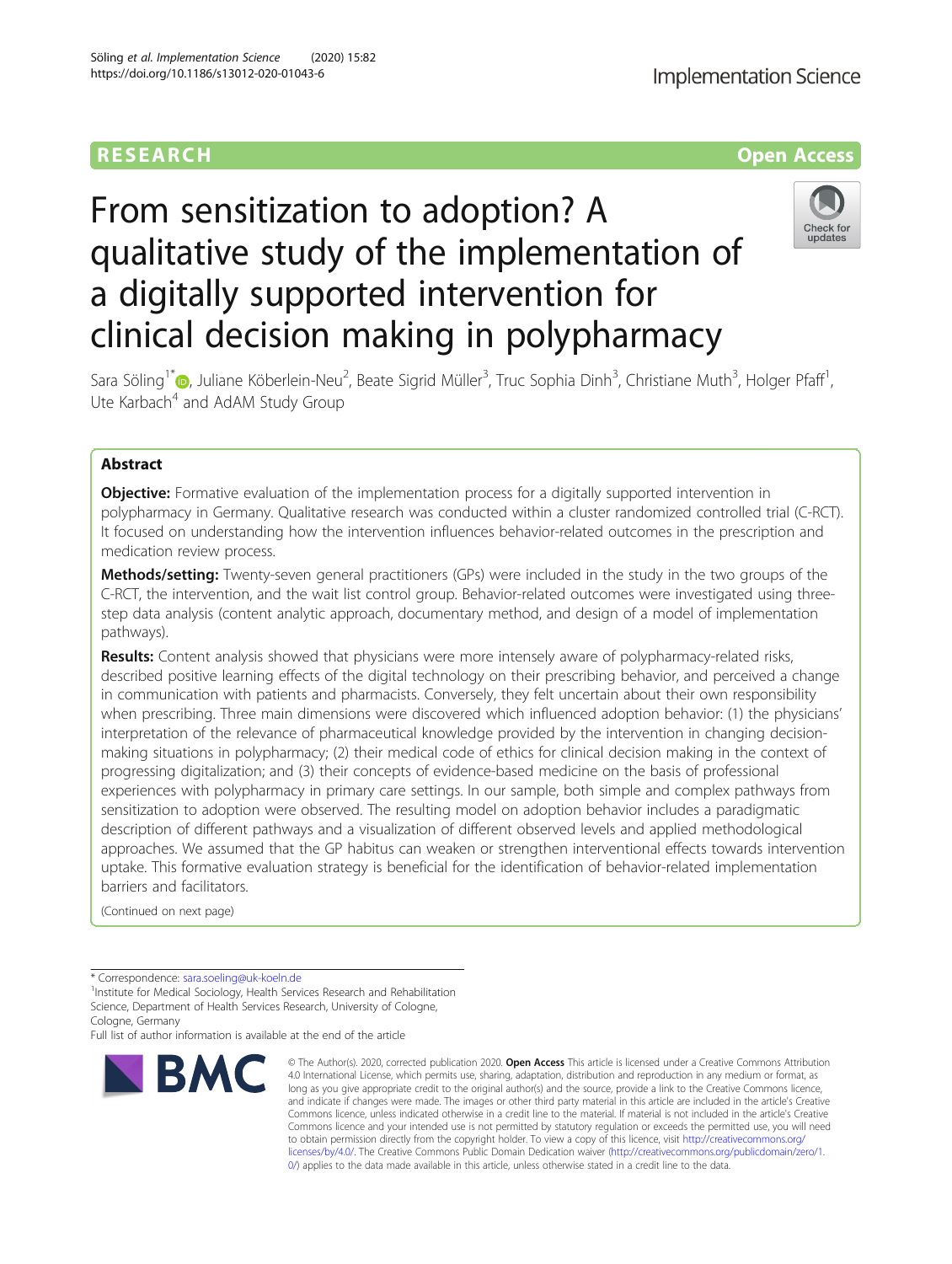## (Continued from previous page)

**Conclusion:** Our analyses of the adoption behavior of a digitally supported intervention in polypharmacy revealed both simple and complex pathways from awareness to adoption, which may impact the implementation of the intervention and therefore, its effectiveness. Future consideration of adoption behavior in the planning and evaluation of digitally supported interventions may enhance uptake and support the interpretation of effects.

Trial registration: [NCT03430336](https://clinicaltrials.gov/ct2/show/NCT03430336), 12 February 2018.

Keywords: Clinical computerized decision support systems, Polypharmacy, Digitalization, Evidence-based medicine, Implementation, Qualitative study

## Contributions to the literature

- Digitally supported interventions have not yet been widely evaluated, and it is necessary to demonstrate effectiveness. However, great challenges are associated with obtaining insights into the complexity of adoption behavior, and little research is available in this area.
- This qualitative research synthesis study aims to methodologically and theoretically ground the Medical Research Council's framework for the evaluation of complex interventions for obtaining an in-depth understanding of adoption behavior.
- Our analyses have shown that changes in clinical decision making about polypharmacy may occur if physicians have positive interaction experiences with the intervention, as they perceive an increased risk-awareness and willingness to base clinical decision making on scientific evidence. In comparison, physicians without digital support use habitual strategies in their daily practice to compensate for uncertainties.

## **Background**

A worldwide need exists for optimized and technically supported polypharmacy management in primary health care; such management systems should be based on profound evidence and prevent patient harm [[1\]](#page-10-0). Even though polypharmacy is a controversial term in medical articles, it is typically associated with the use of five or more drugs and defined as a multifactorial problem of older and multimorbid patients [\[2](#page-10-0)]. Furthermore, it is associated with excessive and unindicated drug consumption that leads to high-risk prescription scenarios for polypharmacy patients [[3\]](#page-10-0). To increase patient safety and decrease the number of potentially inappropriately prescribed medications or adverse drug events, new interventions such as technology-based management solutions have been developed, implemented, and reviewed [[4,](#page-10-0) [5\]](#page-11-0). It has been demonstrated that interventions with clinical decision support systems that provide patientspecific alerts have a positive effect on prescription quality and can reduce medication errors in polypharmacy [[6,](#page-11-0) [7](#page-11-0)]. In addition, there is evidence that decision aids

shown on screen instead of paper-based information, as well as information provided automatically, lead to improved compliance with the recommended practice by physicians [\[8](#page-11-0)]. These technical solutions should enable general practitioners (GPs) to appropriately deal with high-risk prescription scenarios in polypharmacy, where they need to balance risks, benefits, and patient requests as well as avoid errors [\[9](#page-11-0), [10\]](#page-11-0). Nevertheless, research regarding the implementation of health information technology is continuously reporting inconsistent effects concerning the effectiveness of technology-based interventions [\[7](#page-11-0), [11\]](#page-11-0).

In Germany, several health services policies have aimed to drive forward the digitalization of drug therapy safety systems and quality improvements, and many regulations are yet to be implemented in standard care [\[12](#page-11-0)]. In the context of the digital transformation of the German health care system, we aimed to understand primary care practitioners' perceptions of a digitally supported intervention for improving medication safety for patients with polypharmacy.

Therefore, in this qualitative study conducted within the scope of the C-RCT project "Application for a Digitally Supported Pharmacotherapy Management System" (AdAM project—original German acronym for the project), processes leading towards adoption were analyzed. Since little is currently known about the processes through which technology-based interventions produce change and through which specific pathways lead to desired outcomes via the implementation process, our implementation process evaluation focused on this area [[13\]](#page-11-0). Our research topic is in line with the Medical Research Council (MRC) framework for the process evaluation of complex interventions (2015) [\[14\]](#page-11-0). This framework provides one of the most promising research models for process evaluation. It proposes that a key function of process evaluation is to investigate specific mechanisms through which participants' interactions with the intervention influence outcomes (mechanisms of impact). In accordance with the MRC framework, our study aimed to examine physicians' behavioral interactions with the intervention and related behavior change processes.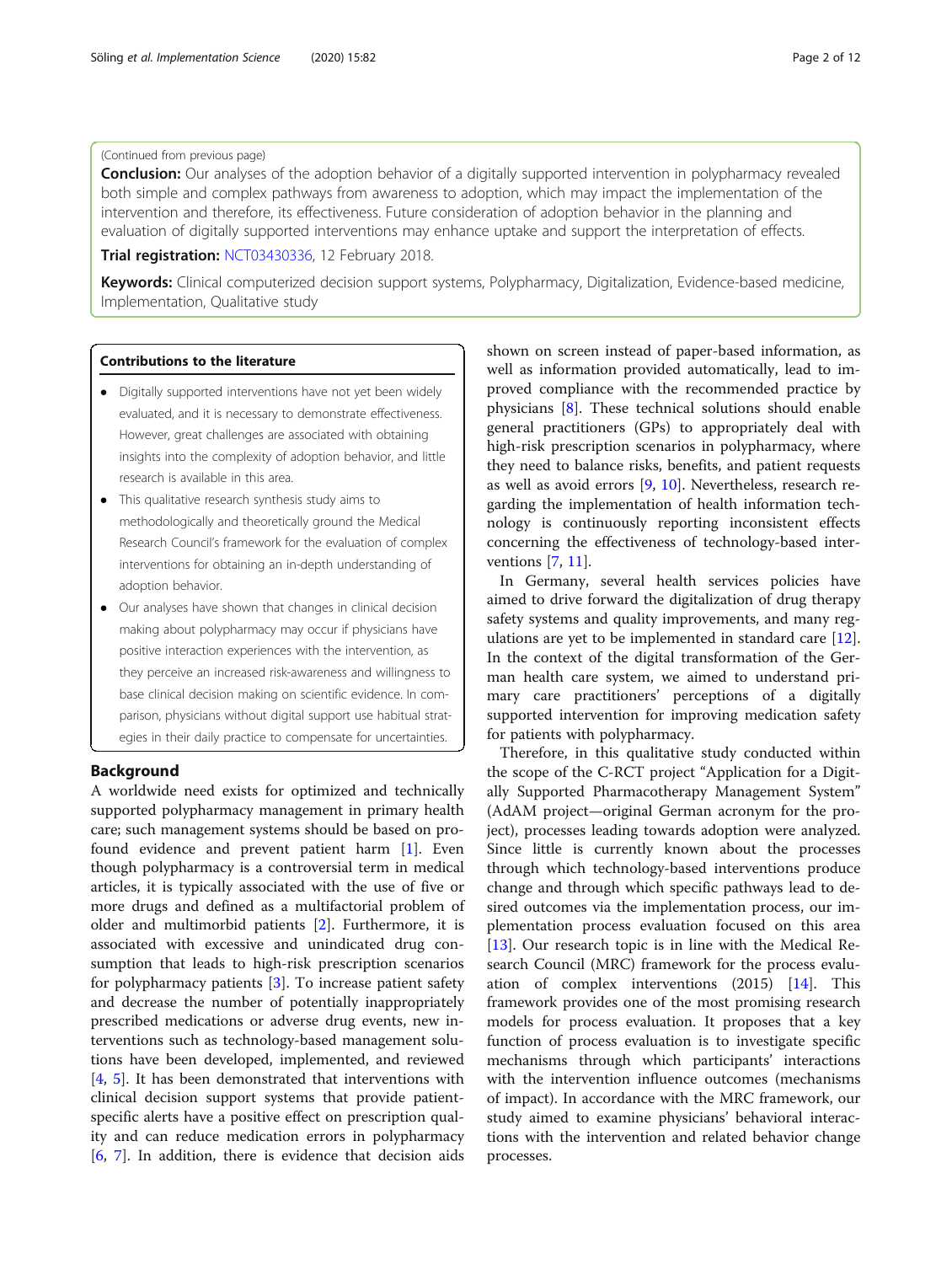Our research questions were the following: (1) how are clinical decision-making processes concerning patients with polypharmacy affected by the digital intervention, and (2) how does the habitus of primary care practitioners influence the adoption of the digital intervention?

## Methods

To theoretically substantiate our study, we needed to conceptualize behavior-related outcomes. Therefore, we used the definition of adoption as a phase when the decision to accept and undertake the change(s) is made [[15\]](#page-11-0). "Adoption," "usage behaviour," or "uptake" of interventions are examples of many terms that have been used interchangeably in the field of implementation science [\[16](#page-11-0)]. Donaldson et al. showed that there are many theoretical approaches in implementation science that describe the same significant problem: the translation of evidence into practice [\[15](#page-11-0)].

The data used in this study stem from qualitative interviews and focus groups, which were collected alongside the C-RCT of the AdAM project. We investigated this topic using two different qualitative methodological approaches for data analysis: (1) We used a contentanalytical approach to get an overview of the range of participants' opinions in our study. (2) To get deeper insights into the dynamics of the change processes triggered by the intervention, we used the documentary method (interpretive methodological approach) since it is well suited for examining practical behavior-related actions and interactions [[17](#page-11-0)].

An interpretive methodological approach aims to interpret qualitative data in the context of participants' life and the interrelatedness of different aspects in life (for example individual, social, historical factors) [\[18](#page-11-0)]. A detailed and separate sequence analysis was conducted using a documentary methodological approach. Table 1 summarizes the methodological aspects of the study.

Data saturation was reached in an iterative process. Therefore an adequate sample size was defined as one which allows sufficiently answering the research questions and includes a range of opinions [[19\]](#page-11-0). The transcription of qualitative data was done by a qualified transcription office, following specific transcription rules [[20\]](#page-11-0). A smooth verbatim transcription style was used. Colloquial expressions, incorrect expressions, and incorrect sentence structures were retained. Transcripts were analyzed in anonymized form. Data was coded by two researchers independently. MAXQDA was used to support data coding. The COREQ checklist was used as a reporting guideline (see Additional file [1\)](#page-10-0) [[21\]](#page-11-0).

## Data analysis

During the iterative coding process in qualitative data analysis, it is important for (1) content analysis to find main categories under which descriptions and narrations can be subsumed and choose a level of abstraction for labeling categories (individual, social, and health care delivery level). We are speaking about the interventional influences on different levels, if descriptions or narrations of participants indicate that. The individual level is defined by us through codes related to cognitive or emotional experiences by the physicians. The health care delivery level relates to codes that include speeches about perceived changes in interdisciplinary or doctorpatient relationships caused by the intervention that might influence future health care delivery. The social level could be seen as linked to the social group of general practitioners and their perceptions of interventional influences that change their professional role (documentary method analysis).

The (2) documentary methodological approach is related to different theoretical approaches and associated with the fields of social phenomenology, ethnomethodology, and sociology of knowledge. That approach has provided specific theoretical assumptions about the evolution of collective orientations. These are important for understanding data analysis. According to Bohnsack, practical actions and interactions are guided by the habitus of social actors, who share common experience spaces and belong to similar milieus [\[17](#page-11-0)].

Habitus has also been defined as an organizing structure of attitudes and dispositions or "second nature," as the way social actors behave, act, and think; it is attained unconsciously through socialization and is internalized by the actors. As Bourdieu states, practices evolve in social contexts. They can be seen as relatively autonomous, so social actors instantly understand one another if they share a habitus that guides their practical actions [\[22](#page-11-0)]. We therefore assume that primary care practitioners share professional experiences that are connected to a particular habitus and guide the way they behave and interact with the intervention in the implementation process.

| Qualitative approaches for data collection              | Interviews, focus groups                          |
|---------------------------------------------------------|---------------------------------------------------|
| Qualitative methodological approaches for data analyses | Content analysis, documentary method              |
| Data synthesis                                          | Process-oriented model of implementation pathways |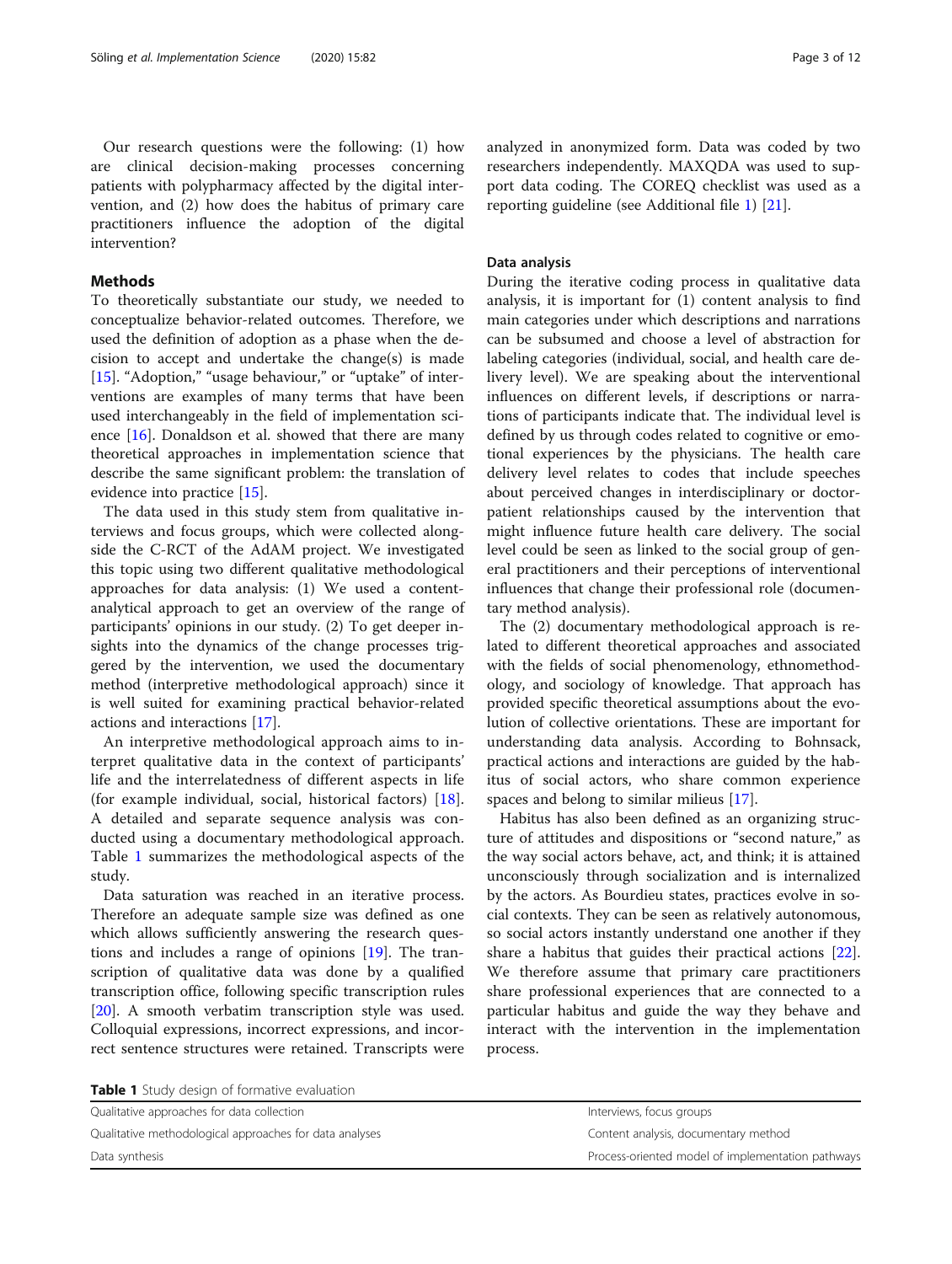## Criteria for applying documentary method

The documentary method is a method of interpretation which is conducted by analyzing sequences of qualitative data (text) in a methodologically controlled way. Constitutive criteria for applying documentary method were complied with 1–3.

- 1) The selection process was passed through by screening of all interviews and focus groups. By consent, two sequences of a focus group (intervention group) were chosen on the basis of the relevance of content and specific text types included, for example narrations and descriptions [FG3, GP\_AA-DD, p.5-6, p.22-24].
- 2) Interactive density of discussion during the sequences was high. By analyzing transcripts of focus group discussion, we can observe fundamental forms of sociality. The different forms of sociality are also analyzed using the methodological terminology of the documentary method. As a result, the analysis of interactive references to each other during the focus group discussion will be presented in the discourse organization [\[17\]](#page-11-0).
- 3) The habitus reconstruction is a step in the process of data analysis with documentary method, in which it is examined how the same topic is dealt with in different ways by participants. Therefore, the different layers of knowledge are sequentially analyzed in the two steps of formulating interpretation (communicative or explicit meaning of talk) and reflective interpretation (conjunctive or implicit meaning of talk). Subsequent to the reconstruction of different layers of knowledge, the frames of orientation or habitus of actors can be described with the aim to understand what guides actors' practical actions.

## Description of the intervention

The intervention evaluated in our study took place in general practices in the German state of North Rhine-Westphalia. It included multiple design components (a digitalized clinical decision support system for polypharmacy, patients' medication history and diagnostics, information about other medical specialists, training on system use, management, and technical support for the GPs, recommendations for prescribing in polypharmacy). Patient consent allows the BARMER health insurance company to transfer actual medication data to the decision support system (medication history of the last 36 months). The study's patient inclusion criteria were (1) prescription of five or more drugs continuously throughout the previous 6 months, (2) current insurance coverage by BARMER, and (3) adult without dementia. Signed up GPs were randomized into the wait list control group or intervention group. The external system provides, e.g., data about the patient's diagnoses, treatment, and hospital stays, and includes an alert system for drug-drug, drug-disease, and drug-age interactions. After 15 months in the wait list control group, GPs switch to the intervention group and receive access to the software. GPs in the control group provide usual care. GPs are compensated for participation in the trial with €80 per year for each patient treated with the aid of the digital application. Concerning reporting standards, the TIDieR-checklist was used (see Additional file [2](#page-10-0)) [[23\]](#page-11-0).

## **Participants**

All contacted GPs were established doctors and provided primary outpatient care. GPs already included in the main trial received an invitation to participate in our qualitative study. The association of statutory health insurance physicians supported the recruitment process by providing the GPs with information about participating in the process evaluation study (via fax or flyer). To participate in the study, interested GPs in the intervention and wait list control group contacted our research department. We conducted interviews with the intervention group to enter the research field and get familiar with the so far made experiences of the physicians with the intervention. Focus groups were conducted with both groups of the RCT. We aimed to compare projectrelated expectations and experiences, depending on the participants' C-RCT group. Participants were chosen from the RCT to evaluate the physician- and behaviorrelated barriers and facilitators of the implementation, which might influence the intended results of the RCT. The intervention was planned to be implemented in about 1080 practices. At the time of data collection for our qualitative study, 491 physicians were participating in both groups. Inclusion criteria were that the doctors had registered for the AdAM project and had given consent to participate in an interview or focus group with audio recording. From 36 physicians who gave us feedback for participation, 27 participants of both RCT groups were selected. The following dropout reasons were documented and represent the total number of dropouts ( $n = 9$ ): GPs did not consent to audiotaping ( $n$  $= 6$ ), were not interested in participation ( $n = 1$ ), opted out of the project  $(n = 1)$ , or did not use the digital application ( $n = 1$ ). All interviews with GPs of the intervention group were telephone interviews and conducted by the first author of this article (SS). Focus groups took place close to the medical practices of participating physicians, in buildings of associated medical institutions in Dortmund and Muenster. The first author of this article moderated them without the presence of non-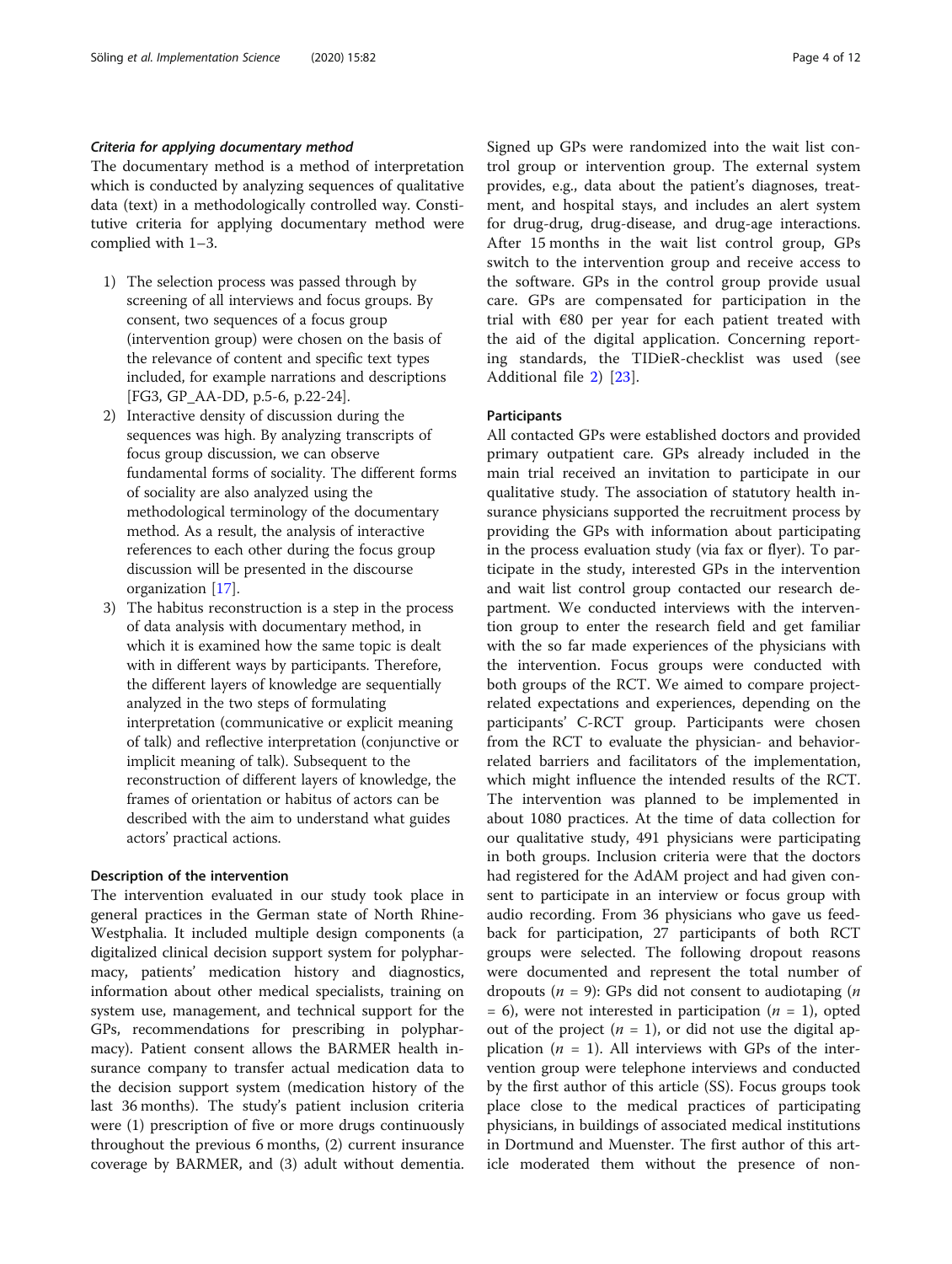participants. The researcher introduced herself before all interviews and focus groups and stated her professional and occupational background (health services researcher, qualified in public health and social sciences).

## Topic guides

Topic guides were used to structure the interviews and focus groups with GPs. They were created using iterative processes, applying a quality-assuring qualitative method and informed by the Consolidated Framework for Implementation Research (CFIR) [[24,](#page-11-0) [25](#page-11-0)]. CFIR was used deductively and for matching the inductively developed topics. It includes a collection of important categories and a comprehensive typology in implementation research. In a workshop with a team of five multidisciplinary health services, researchers generated 17 questions related to five topics. Different topic guides for interviews and focus groups with intervention and control groups were developed and structured by main subjects and related questions. The topic guides differed in particular with regard to experiences or expectations concerning the intervention, depending on the participants' C-RCT group and in relation to the narrative stimulus at the beginning of the focus group. Narrative stimulus in the intervention group invited participants to prioritize important experiences in the interaction with the intervention. In the control group, participants were invited to prioritize important expectations of upcoming changes related to the intervention. They were applied to gain a deeper understanding of the polypharmacy management-related health care processes that GPs employed in everyday practice. We considered the topic guides an essential narration stimulus for our research focus on the understanding of participants' perspectives. The following five topics were chosen for process evaluation and qualitative data collection: (1) participants' experiences or expectations towards the AdAM project; (2) GPs' current stage of health care and polypharmacy management [[26](#page-11-0)]; (3) GPs' perceptions of interdisciplinary and doctor-patient cooperation in polypharmacy management; (4) GPs' perceptions of the usability of the digitally supported intervention [[27](#page-11-0)]; (5) organizational culture in the GPs' practices [[28](#page-11-0)–[30\]](#page-11-0).

Table 2 Characteristics of participating GPs

## Results

In total, 27 GPs were included in our study, 15 of which were in the intervention group and 12 in the wait list control group. Table 2 shows participant characteristics as well as the average length (with range) of interviews and focus groups. From May through September 2018, in the first year of the implementation, participants were included in the evaluation study. Meanwhile, the overall recruitment process for the inclusion of GPs in the AdAM project was ongoing.

## Results of content analysis

Content analysis revealed four general outcomes in both C-RCT groups. They applied to different stages of behavior-related outcomes on the individual level and the health-care delivery level. The behavior-related outcomes mentioned in stage 1 are sensitization to risks related to polypharmacy (a.1) and perceived changes of interdisciplinary and doctor-patient cooperation (b.1). In stage 2, the behavior-related outcomes mentioned are learning effects through using the digital tool (a.2), and overall perceived changes in doctor-patient communication are observed (b.2).

## Physicians' views of interventional changes in stage 1

An especially prominent topic mentioned by participants was an emphasis on ideas of sensitization to risks related to polypharmacy. As they saw it, through increased transparency it would be possible to reflect on prescription practices and interdisciplinary or doctor-patient relationships in standard care (a.1).

You get a little more sensitive about the interactions, especially when it comes to specialist medication that you often don't have on your radar. [ … ] If the patients don't tell us that they are getting the medication, then we don't know either. [FG4, GP\_CC, p.14]

I think it's good that polypharmacy is coming into focus. That doctors are sensitized to it, or that everyone is sensitized to it, and patients are also sensitized to it, and it is still a bit difficult to really get down get down from ten to five [drugs], I don't

| Intervention group                                  |                   |                        | Wait list control group |              |
|-----------------------------------------------------|-------------------|------------------------|-------------------------|--------------|
|                                                     | <b>Interviews</b> | Focus groups $(n = 2)$ | Focus groups $(n = 2)$  | <b>Total</b> |
| Number of participants                              | 8                 |                        | 12                      |              |
| Female $% (n)$                                      | 25% (2)           | $43\%$ (3)             | 67% (8)                 | 48% (13)     |
| Male $% (n)$                                        | 75% (6)           | 57% (4)                | 33% (4)                 | 52% (14)     |
| Duration in minutes (min)/hours (h) average (range) | 24 min (10-47)    | $1.21 h (1.15 - 1.27)$ | $1.16 h (1.11 - 1.20)$  |              |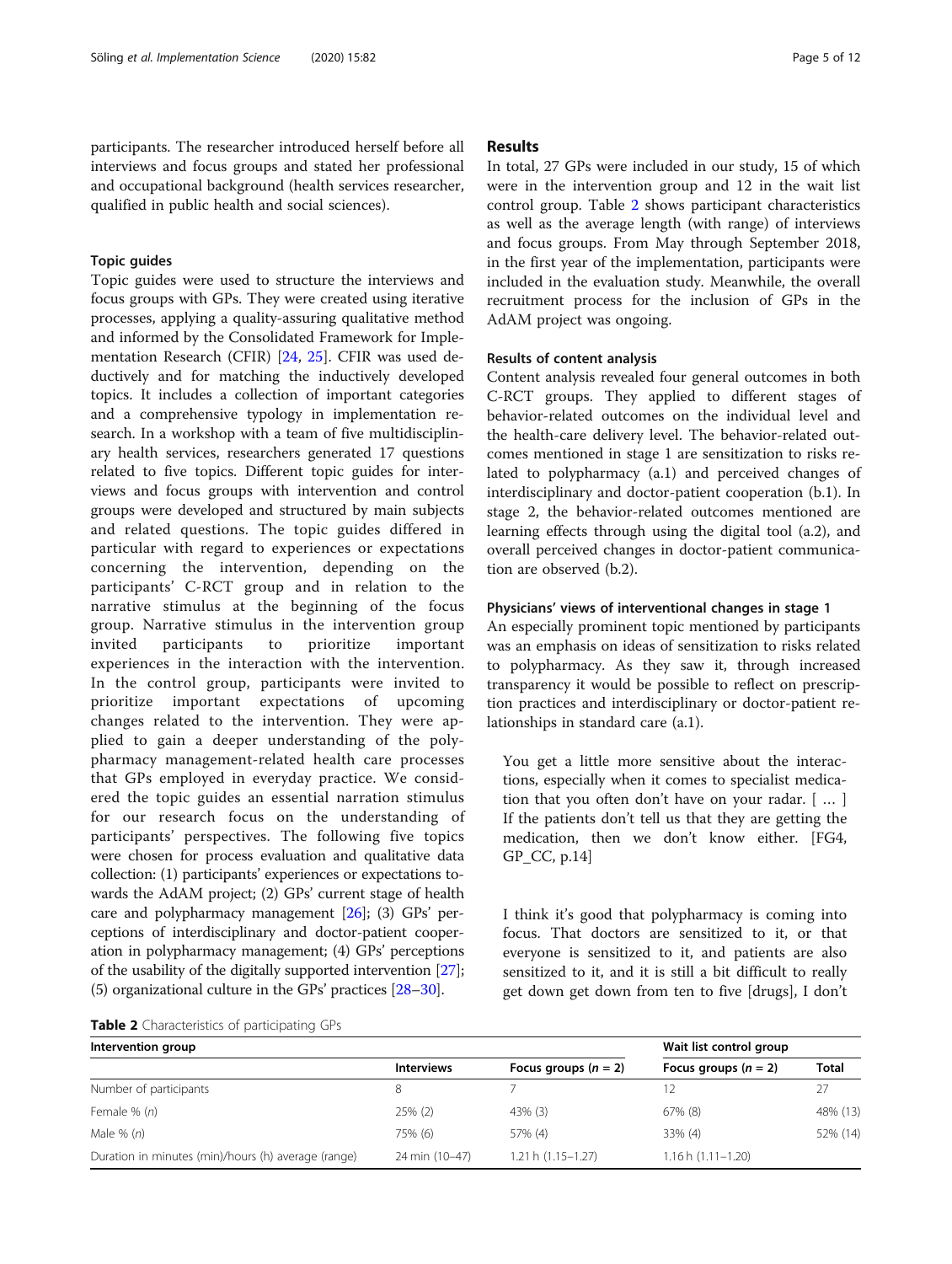always see myself in a position to do that, but I think it is important to be more involved than in the past ten years. And the goal is really, yes, maybe less is more. [FG2, GP\_DD. p.24]

Participants described a vision where better conversations, grounded on an overview of patients' medication history, would allow better care to be created. Achieving this would mean providing patients with evidence-based explanations on their medication, and for general practitioners to rethink interdisciplinary work with pharmacists, who are consistently identified as important experts (b.1).

So, they [patients] feel safer and also, I think, more confident about why they take something. Because you can explain what the tablets are really good for. [GP7, p.4]

I know it otherwise, as I said, also from the pharmacists, because I constantly or conveniently get information from them, like there is an incompatibility with azithromycin or something else. But where we have a comprehensive medication list from all kinds of doctors who have treated the patient, that has not yet existed. [FG3, GP\_BB, p.8]

## Physicians' views of interventional changes in stage 2

Participants expressed strong consensus on perceived learning effects triggered by the intervention: to use new, digitally enabled information on polypharmacy increases transferable knowledge into practice and changes dynamics in risky prescription scenarios. Especially the overall aim to facilitate better partnerships between actors in the communication processes related to polypharmacy prescriptions was mentioned (a.2).

I like to use it [digital tool] and see also a lot of sense in it, because I also learn again, refresh again, knowledge that is perhaps still present somewhere in the back of my mind, but to update this again, but I find this information very good.[ … ] It makes my work as a doctor much easier when prescribing, so I think that makes a lot of sense. [GP1, p.6]

I now find myself with my patients, well, coming to their routine visits, simply perceiving these risks more intensely and then changing it, yes, with the other patients as well, if I consider it initiated. And I found that, for example, quite good. [FG3, GP\_DD, p.9]

Looking at the data together during routine visits was specifically intended to improve communication processes for individual patients. The information generated by the digital intervention was also used for initiating medication reviews with specialists (b.2).

I have patients where the medication just did not really fit and where I can exchange views with the specialists, who are also named [in the digital tool], where patients are being treated. [FG4, GP\_CC, p.5]

It's good, especially for the patients, they all saw great sense in it and found it good. So, I did that mostly in the presence of the patients, so they immediately saw what kind of information there was about interactions. [GP1, p.2]

The findings by the two RCT groups were similar concerning the awareness of high-risk prescription scenarios of patients with polypharmacy and reflections on changes of professional responsibilities when using digital support for decision-making. The findings differed with regard to expectation of interventional effects. Participants in the control group expressed stronger expectations of the intervention and its effects. An additional data file shows more quotes related to interventional changes in different stages (see Additional file [3](#page-10-0)). The results of the content analysis will be used in the following to be able to interpret the connections between individual, social, and interprofessional factors in the implementation process and to understand the context in which the habitus works and can be interpreted (documentary method analysis).

## Results of the documentary method analysis (formulating interpretation)

The presented core sequence analysis builds the reference point for comparisons between different text passages in our study. Different forms of sociality and the interactive references to each other during the focus group discussion are presented in the discourse organization (Table [3\)](#page-6-0).

At first sight, the formulating interpretation reveals what GPs are discussing. It is structured by topics. The introductory subject and proposition contains the description of medication review as a professional task of pharmacists (subtopic 1). In the course of the discussion, the following additional subtopics were identified: (2) balancing the effort and usefulness of the digital intervention; (3) amount of information provided by the digital intervention; (4) deprescribing after hospital discharge; (5) evidence-based clinical decision making vs. "healing art"; (6) long-term medication and acute events.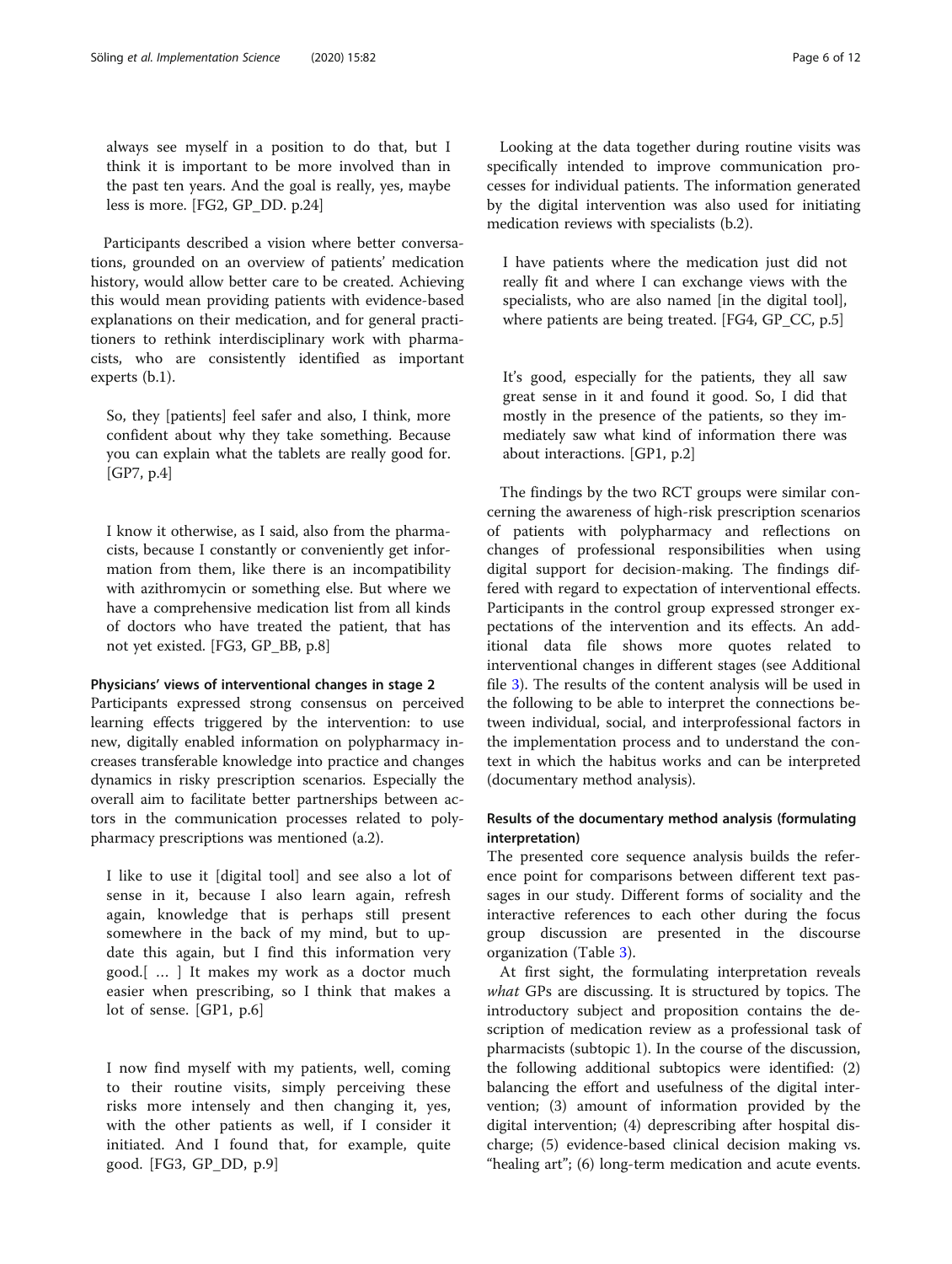## <span id="page-6-0"></span>Table 3 Core sequence analysis

| Major topic: habitus of primary care physicians                           |                                                                                           |  |  |
|---------------------------------------------------------------------------|-------------------------------------------------------------------------------------------|--|--|
| Formulating interpretation                                                | Reflecting interpretation<br>(discourse organization)                                     |  |  |
| Subtopic 1: medication review as a                                        | Proposition: introduction of a new                                                        |  |  |
| professional task of pharmacists                                          | frame of orientation                                                                      |  |  |
| Subtopic 2: balancing effort and                                          | Elaboration in the mode of a                                                              |  |  |
| usefulness of the digital                                                 | description with modifying                                                                |  |  |
| intervention                                                              | extension                                                                                 |  |  |
| Subtopic 3: amount of information<br>provided by the digital intervention | Background construction in the<br>mode of exemplification with<br>argumentative insertion |  |  |
| Subtopic 4: deprescribing after<br>hospital discharge                     | Validated elaboration of<br>exemplification in the mode of<br>differentiation             |  |  |
| Subtopic 5: evidence-based clinical                                       | Opposition in the mode of                                                                 |  |  |
| decision-making vs "healing art"                                          | argumentation                                                                             |  |  |
| Subtopic 6: long-term medication                                          | Differentiation in the mode of                                                            |  |  |
| and acute events                                                          | exemplification                                                                           |  |  |

In the next step, the way how GPs are discussing these topics is considered. The core sequential analysis with a documentary method approach furthermore demands analyzing the dynamics of interactions between participants during the discussion. How the discussion is organized is reflected (discourse organization) and the primary care habitus (re-)constructed.

## Results of the documentary method analysis (reflecting interpretation)

In the interplay of the sequence, the ambivalent attitudes of GPs towards evidence-based practices are manifested (subtopics 1–6). How the GPs discuss their usual deprescribing practice after hospital discharge documents implicitly a resistance towards integrating external evidence in their decision making (subtopics 4 and 5). Their practical actions are focused on reaching quick decisions on deprescribing based on their professional experience and without a need for external evidence.

In the transitional phase of the implementation of the new digital intervention, previous experiences with evidence-based guidelines are discussed. GPs perceive guidelines as contradictory and not applicable to medical practice in primary care (subtopic 5).

In this context, how primary care physicians can "heal" was discussed in comparison to medical specialists (e.g., surgeons), in a juxtaposition of physicians' different voices and introduced topics. Medical specialists were described as a positive counter-horizon in comparison to primary care physicians because they routinely applied informed consent standards in therapeutic interventions. GPs discussed whether this practice should be transferred to prescribing practices in primary care settings in order to promote safer prescribing in polypharmacy and to share responsibility with the patient. The

discourse organization shows reciprocal increase and promotion, with the dramaturgical climax being reached with the "medical healing" topic (subtopic 5).

From this finding, the generic principle of the primary care habitus—the way GPs cope with the integration of external evidence-based information from the intervention—can be derived. Guidelines for polypharmacy and included external evidence-based information are negatively connotated, and integration into practice generates resistance as a short-term reaction. The benefit of the integration of external evidence was questioned in the context of what healing means in primary care settings. GPs reflected on the opportunity to "heal" patients in a primary care setting in comparison to medical specialists' settings not being enhanced by using the external evidence base of the digital intervention. Nevertheless, the interactions of the GPs show that they know about the severe effects of polypharmacy ("not only surgeons cut sharply," GP\_DD, p.23) and about the possibility that using the digital tool might enhance the quality of polypharmacy prescriptions. GPs discussed the implementation of the digital intervention in an orientation framework that refers to concepts of evidence-based medicine, adjusted to their professional experiences in primary care settings. Physicians share this common experience space, which is an indicator of a relevant dimension that is part of the primary care habitus.

The evolution of the focus group discussion shows that additional shared experience spaces exist and that various dimensions are layered in primary care habitus. To the extent that physicians belong to different common experience spaces (dimensions) and these reciprocally overlap, the habitus is multidimensional. Another important dimension that is represented in the narrations of physicians is the reasoning about ethical orientation regarding specific values like responsibility, avoiding patient harm, and codes of ethics for healing in primary care. Furthermore, a shared experience space was discovered regarding changing decision-making situations in the context of polypharmacy (subtopic 6).

Since GPs cope with polypharmacy in everyday practice, mostly concerning patients with chronic diseases, external evidence-based information is not perceived as very relevant for decision-making. Nevertheless, the integration of external evidence-based information into practice can become more relevant for GPs in cases where the condition of a patient with polypharmacy becomes acute and the patient requires urgent care as well as in ambiguous decision-making situations. In summary, the following three dimensions are included in the multidimensional habitus and reconstructed in the shared experience spaces of physicians: (1) relevance of pharmaceutical knowledge in shifting decision-making situations in polypharmacy; (2) medical code of ethics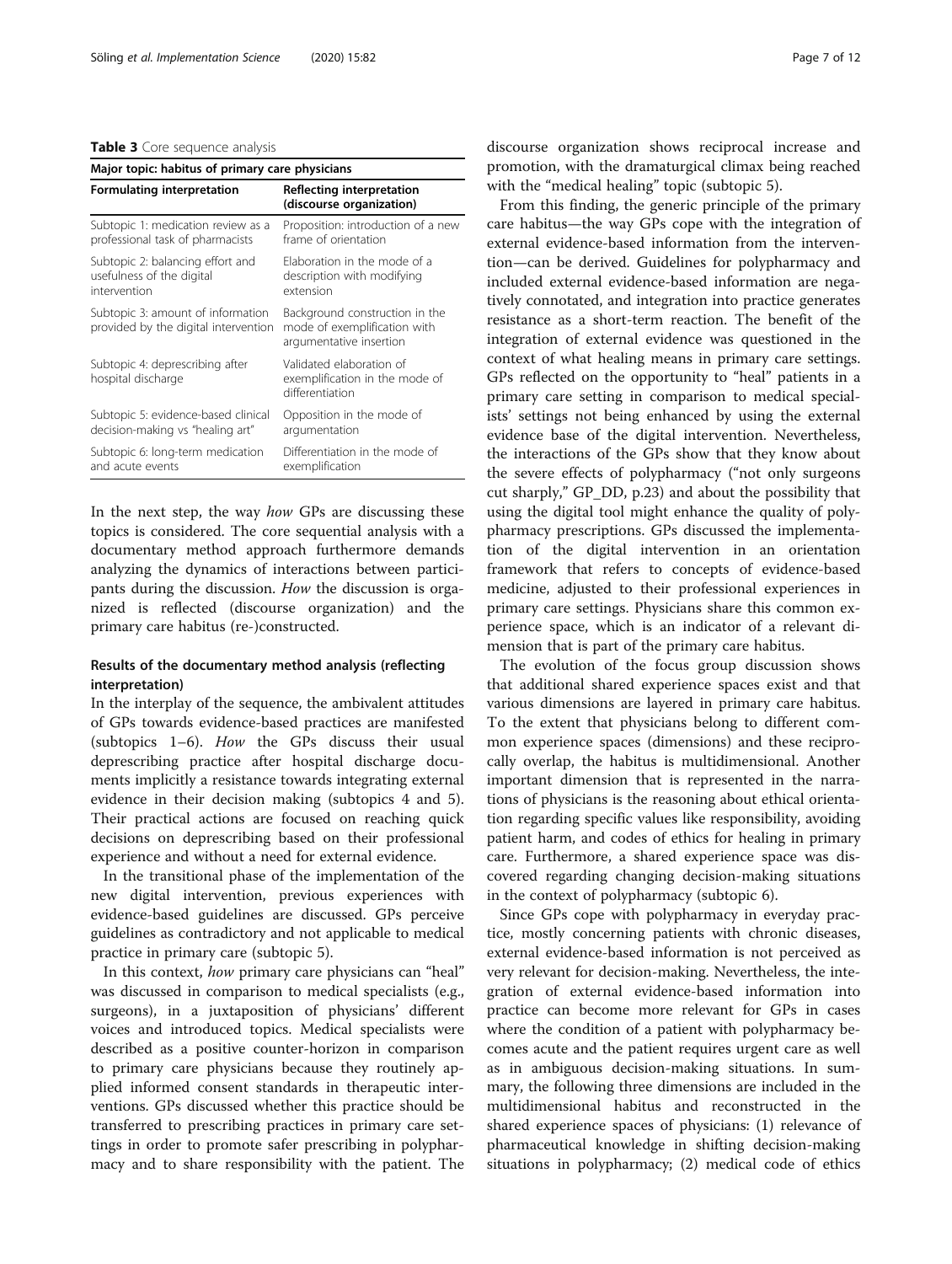for clinical decision-making in the context of progressing digitalization; (3) concepts of evidence-based medicine based on professional experiences with polypharmacy in primary care settings.

## Results of documentary method analysis (primary care physicians' habitus)

As we showed in the sequence analysis, three main dimensions of habitus were reconstructed (knowledge, ethics, professional experiences). We assume that the multidimensional habitus can lead to ambiguous behavioral outcomes regarding the acceptance of an intervention. The analyzed sequence contains descriptions and narrations leading to the conclusion that professional habitus may weaken or strengthen interventional effects. Because habitus is constituted during the professional socialization of physicians and is part of their professional identity, it is interpreted as a permanent characteristic of each physician that changes rather slowly—depending on physicians' experiences during the implementation process. We found that physicians who discuss positive learning experiences and tend to base clinical decision-making on scientific evidence also describe themselves as motivated to use the intervention. In these examples, habitus functions as a facilitator of the implementation and can strengthen interventional effects. On the other hand, when the habitus favors resistance against integrating external evidence and an

insistence on well-known practices, habitus functions as a barrier to implementation. In these cases, habitus weakens the motivation to adopt the intervention, and interventional effects on long-term outcomes are delayed.

## Results of the process-oriented model of implementation pathways

We aimed to synthesize results of content analysis and documentary method in the process-oriented model of implementation pathways and identify relevant and commonly shared topics among the two C-RCT groups related to

- Stages of behavior-related outcomes and
- The individual, social, and health care delivery level.

Due to our process-related research focus, we allocated the results of content analysis to the different levels and stages in the implementation process. This approach gives us an overview of the subjectively experienced effects of the intervention as perceived by the physicians. In the context of content analytical result, the moderating influence of physicians' habitus on adoption of the intervention is interpreted (Fig. 1). Scenarios of simple and complex pathways can be differentiated paradigmatically with increasing complexity (a–c):

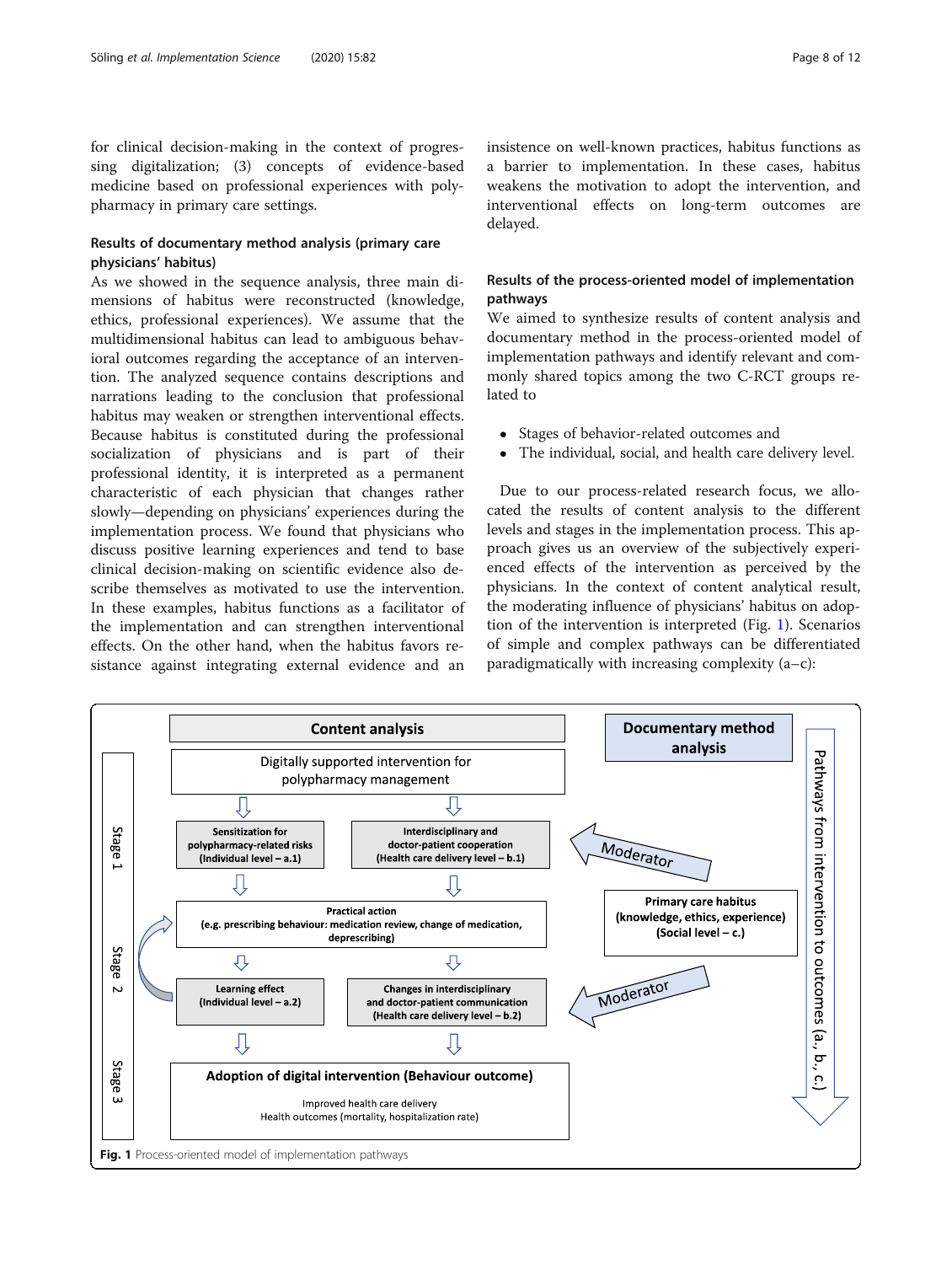- a. Simple pathway (positive behavioral outcomes): On the individual level, the digital intervention influences the participants' cognitive experience of becoming sensitized to the risks associated with polypharmacy (stage 1), which leads to the practical action of changing their usual prescribing behavior. Adherence to the recommendations of the digital decision support system and the use of the pharmacological knowledge base results in a learning effect (stage 2). In a feedback loop, prescribing behavior changes sustainably, and the adoption of the intervention (stage 3)—as a regular tool in medical practice—is perceived as beneficial. The description of this pathway is informed by outcomes of content analysis on the individual level (a.1 and a.2).
- b. Complex pathways (unexpected behavioral outcomes): In the context of the digital transformation, physicians perceive a change in familiar forms of cooperation with pharmacists as experts in pharmacotherapy (health care delivery level). Physicians can digitally retrieve information and notes on pharmacotherapy. Additional information about other medical specialists involved in treatment is continuously available. As a result, overall transparency but also complexity in decision-making is increasing. Physicians seek orientation concerning mandatory ethical standards governing their professional responsibilities. The description of this pathway is informed by outcomes of content analysis on the health care delivery level (b.1 and b.2).
- c. Complex pathways (ambiguous behavioral outcomes): Primary care habitus functions as a moderator. It influences how the intervention affects short-, intermediate-, and long-term outcomes. Physicians question the benefits of using the pharmacological knowledge base of the intervention for clinical decision-making. Sensitization to polypharmacy-related risks through the use of the digital intervention is hindered, and learning effects are not experienced (individual level). The impact of risky prescribing behavior on patients' well-being is trivialized by GPs, and information is not shared with patients (health-care delivery level). The usual prescribing practice is maintained (stage 2). The adoption of the intervention is delayed, depending on the level of the primary care habitus, until the benefits of its use are perceived (stage 3). The description of this pathway is informed by outcomes of content analysis and documentary method analysis (c.).

## **Discussion**

This study provides fresh insights into a specific aspect of the implementation process: the complexity of adoption behavior. Our findings show that in implementation science, the combination of qualitative methodological approaches like content analysis and documentary method analysis (habitus reconstruction), and visualization of implementation pathways contributes to the understanding of varying adoption behaviors.

Allocating content analytic results to different stages of behavior-related outcomes adds value to the identification of different pathways. In an empirical analysis, we were furthermore able to observe that physicians' descriptions and narrations are related to experiences on the individual, health care-delivery, and social levels. Even though the habitus of physicians changes rather slowly and can weaken interventional effects promoting adoption, the analysis shows that physicians' positive interaction experiences with the intervention might influence the change in habitus in the long term. The differentiation and visualization of topics in a model of implementation pathways help understand the complexity of adoption behavior. Furthermore, specific implications and policy strategies can be derived, depending on the addressed level.

In contrast to Straßner et al. [\[31\]](#page-11-0), we found that on the individual level, physicians consider pharmacological information an essential dimension in the prescribing process in polypharmacy. They expect the digital availability of pharmacological knowledge to simplify decision-making. Also, physicians value the fact that recommendations made by the digital intervention can be used to enhance communication about medication changes with the patient. Referring to the digital expert system makes them feel more secure when explaining any initiated medication changes.

Our findings are consistent with previous research by Bauchner, who found that the complexity of clinical decision-making by physicians is embedded in a broad context of social norms [\[32](#page-11-0)]. As shown by Vogd, while evidence-based medicine aims to simplify the relationship between medical science and practice, it can instead burden it with more complexity [\[33\]](#page-11-0). Our study supports these findings since physicians mention their need for clear external evidence on which to base their decisionmaking but perceive the provided information as very complex for quick decision-making in practice. Physicians compared previous experiences with evidencebased guidelines with this digital intervention in a way that questioned the benefits of using it. Unexpected in this context was the physicians' discussion of the orientation provided by ethical standards. They perceived the use of digital support to be associated with a change in professional and legal responsibilities.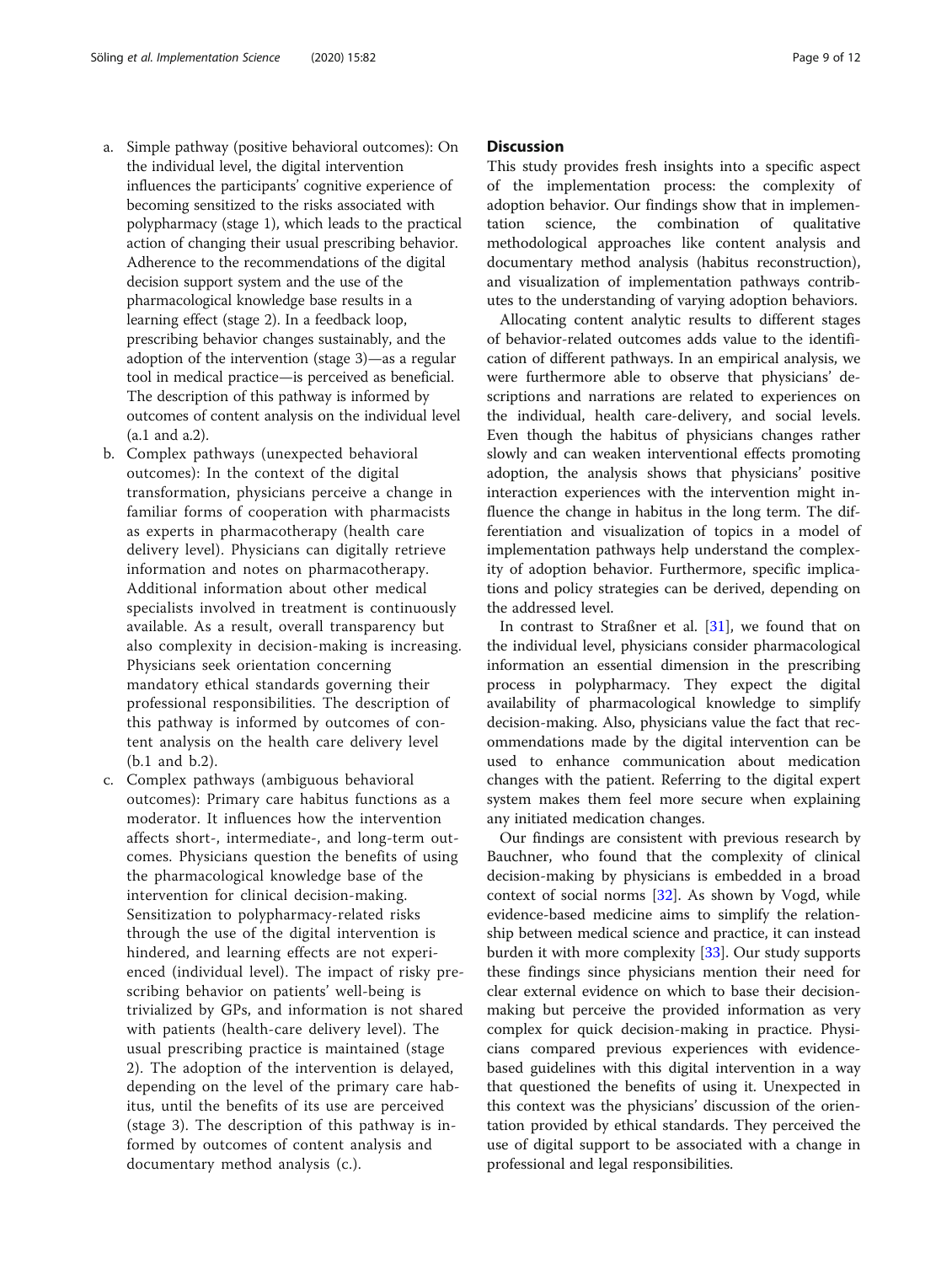Like Sinnige et al. [\[34\]](#page-11-0), we found that physicians employ similar medication management strategies for polypharmacy, although there are variations in actual performance. Our findings also support the idea that physicians value decision support in polypharmacy, especially for geriatric and multimorbid patients. Unlike Sinnige et al., we did not find that physicians wanted the decision support option of meetings with pharmacists in which to discuss patients with complex problems. In our study, physicians perceived the digital intervention itself as a pharmacological expert system that processes patient data in a similar way as a pharmacist. It remains unclear if physicians experience the regular use of the digital intervention to replace the pharmacist, or whether an additional discussion is still needed.

Supporting the results of van de Velde et al. [\[8\]](#page-11-0), our findings show that the adoption of the intervention critically depends on patient information being provided to physicians fast and automatically, rather than requiring a lengthy search. In Germany, a current (paper-based) medication plan has been mandatory for patients since 2016, and physicians expressed their expectation for this information to also be integrated automatically into the digital system.

Our findings have important implications for upscaling the intervention: Physicians perceive their behaviour to become more transparent through the digitalization of the prescribing process. Therefore, implemented evidence-based tools must be as transparent as possible concerning their database and underlying calculations. Increased transparency is a goal to encourage users to routinely use the intervention and accept the related workload during the implementation process.

Clinical decision-making processes in polypharmacy are influenced by the intervention on several levels that influence each other. It has been shown that there is an individual need for support in the field of polypharmacy, but the adoption of the intervention is strongly influenced by the social environment of the doctors. The professional role of GPs, which is reflected in the habitus of general practitioners and their socialization, is evidence of how strongly the social environment influences the doctors' practical actions in the prescription process and thus the adoption of the intervention. The intervention also influences and changes social relationships in the clinical decision-making process (doctor-patient, interprofessional cooperation), with doctors reporting reassurance in the prescription process while using the intervention, even though the changes in interprofessional cooperation caused by the intervention and their influence on the quality of prescriptions merit further study.

Physicians in the intervention group may change their prescribing behavior and prioritization of important aspects of clinical decision-making when prescribing polypharmacy - in terms of examining the needs of the individual patient, scientific evidence, and medical experience. Positive interaction experiences with the intervention are associated with physicians' perceptions of an increased risk-awareness and behavioral intention to base clinical decision-making on polypharmacy prescribing on scientific evidence. In comparison, we have found that clinical decision-making on polypharmacy without digital support is associated with great uncertainty. Physicians have developed habitual strategies to compensate for these uncertainties in practice but have expressed a need for new practical approaches to the management of polypharmacy.

## Strengths and limitations

The findings of this study reflect the opinions of 27 primary care physicians and provide an in-depth understanding of the GPs' expectations and interactions with the digital intervention. A purposive sampling strategy was planned to be conducted, but we were unable to choose participants exclusively by theoretical characteristics. A pragmatic decision was made to apply a convenient sampling strategy with a purposive aim to collect data from GPs of both C-RCT groups. Data analysis used qualitative data collected in the first year of implementation, so only physicians who were enrolled during that period had the opportunity to participate in our study. It can be assumed that early adopters, who participated in this initial phase of the project, are more engaged and motivated to adopt the intervention. Despite their overall interest in the project, this sample still expressed relatively stable concerns about the adoption of the system. The implication is that although over time, higher numbers of physicians are going to use the intervention, this development will not reliably directly result in routine uptake of the digital intervention in practice.

## Conclusion

German physicians experience positive effects and increasing polypharmacy-related risk awareness while applying the digital intervention. They expect the digital expert system to provide reassurance during prescribing processes and benefit their communication with patients concerning medication management. However, they have not yet routinely adopted the intervention.

Physicians are relatively open to change processes in polypharmacy management. In the short term, the intervention sensitizes physicians to polypharmacy-related risks. The intervention also affects interdisciplinary and doctor-patient communication. Therefore, adoption of the digital intervention, behavior changes, and transformation of physicians' habitus are anticipated in the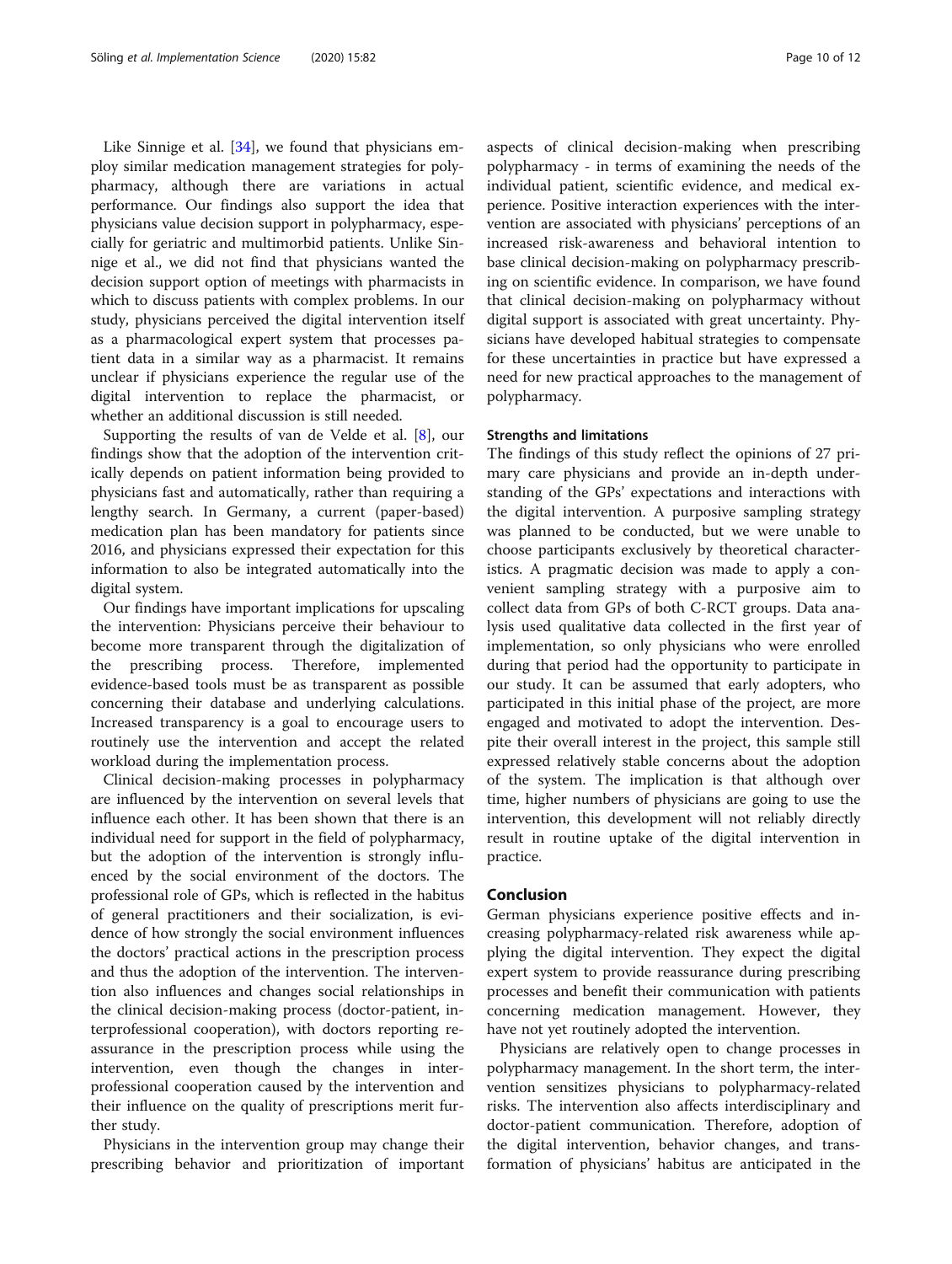<span id="page-10-0"></span>intermediate and long term. To ensure uptake, it is necessary to address the above-mentioned implications, such as by promoting (1) facilitated positive learning experiences, (2) simplified evidence-based information, and (3) a clarified professional code of ethics and responsibilities. Variations in actual performance and use of the digital intervention are moderated by the physicians' multidimensional habitus (knowledge, ethics, experience). The analysis of the moderating influence of physicians' habitus adds evidence in explaining variations in the effectiveness of digital interventions on healthrelated outcomes.

## Supplementary information

Supplementary information accompanies this paper at [https://doi.org/10.](https://doi.org/10.1186/s13012-020-01043-6) [1186/s13012-020-01043-6](https://doi.org/10.1186/s13012-020-01043-6).

Additional file 1. COREQ (COnsolidated criteria for REporting Qualitative research) Checklist.

Additional file 2. The TIDieR (Template for Intervention Description and Replication) Checklist\*.

Additional file 3. Stages of behavior-related outcomes of the digital intervention.

#### Abbreviations

TiDIER: Template for Intervention Description and Replication; COREQ: Consolidated criteria for reporting qualitative research

#### Acknowledgements

We wish to thank Benno Flaig for his cooperation in the formative evaluation study and Silke Ohlmeier. We appreciate the project management support that we have received from BARMER (health insurance company) and KVWL (association of statutory health insurance physicians). AdAM Study Group: AdAM consortium partners: Petra Kellermann-Mühlhoff, Dipl.-Soz.-Wiss., Head of Project Management (BARMER, Wuppertal, Germany) ([Petra.Kellermann-Muehlhoff@barmer.de](mailto:Petra.Kellermann-Muehlhoff@barmer.de)), Lara Düvel, M.A. (BARMER, Wuppertal, Germany), Till Beckmann (BARMER, Wuppertal, Germany), Reinhard Hammerschmidt, Dipl.-Geogr., Project Manager (KVWL, Dortmund, Germany), Julia Jachmich, Dipl.-Pharm., Consulting Pharmacist (KVWL, Dortmund, Germany), Eva Leicher, Dipl.-Pharm., Consulting Pharmacist (KVWL, Dortmund, Germany), Benjamin Brandt, Project Administration (KVWL, Dortmund, Germany), Johanna Richard, PTA, Prescription Advice (KVWL, Dortmund, Germany), Frank Meyer, Dipl.-Pharm., MPH, Head of Department Corporate Development (KVWL, Dortmund, Germany), Dr. Mathias Flume, Dipl.-Pharm., MBA, Head of Division Member Service (KVWL, Dortmund, Germany), Thomas Müller, Dipl.- Ök. Member of Executive Board (KVWL, Dortmund, Germany), Prof Dr. Ferdinand M. Gerlach (Institute of General Practice, Goethe-University, Frankfurt/ Main, Germany), Dr. Ana Isabel Gonzalez-Gonzalez (Institute of General Practice, Goethe-University, Frankfurt/Main, Germany), Kiran Chapidi, MBA (Institute of General Practice, Goethe-University, Frankfurt/Main, Germany), Robin Brünn (Institute of General Practice, Goethe-University, Frankfurt/Main, Germany), Peter Ihle (PMV research group, Faculty of Medicine and University Hospital Cologne, University of Cologne, Cologne, Germany), Ingo Meyer, M.A. (PMV research group, Faculty of Medicine and University Hospital Cologne, University of Cologne, Cologne, Germany), Prof. Dr. Nina Timmesfeld (Department of Medical Informatics, Biometry and Epidemiology, Ruhr University, Bochum, Germany), Prof. Dr. Hans J. Trampisch (Department of Medical Informatics, Biometry and Epidemiology, Ruhr University, Bochum, Germany), Renate Klaaßen-Mielke, Dipl.-Stat. (Department of Medical Informatics, Biometry and Epidemiology, Ruhr University, Bochum, Germany), Jale Basten, M.Sc. (Department of Medical Informatics, Biometry and Epidemiology, Ruhr University, Bochum, Germany), Prof. Dr. Wolfgang Greiner (Faculty of Health Science, Department of Health Economics and Health Care Management, Bielefeld University,Bielefeld, Germany), Bastian Suhrmann, M.Sc. (Faculty of Health Science, Department of Health Economics and

Health Care Management, Bielefeld University, Bielefeld, Germany), Alexandra Piotrowski, M.A. (Center for Health Economics and Health Services Research, University of Wuppertal, Germany), Karolina Beifuß, Dipl.-Ök. (Center for Health Economics and Health Services Research, University of Wuppertal, Germany), Sarah Meyer, M.Sc. (Center for Health Economics and Health Services Research, University of Wuppertal, Germany), Prof. Dr. Daniel Grandt (Internal Medicine I, at the Clinic Saarbrücken, Germany), Simone Grandt (RpDoc Solutions GmbH, Germany)

## Authors' contributions

SS drafted the first version of the manuscript with input from JKN, HP, and UK. UK, HP, and SS designed the study. SS conducted interviews and focus groups and performed qualitative data analysis and interpretation. UK contributed to the analysis and data interpretation. CM, BSM, and TSN provided substantial conceptual input. All authors read and approved the final manuscript.

## Funding

This study was funded by the Innovation Fund of the German Federal Joint Committee (grant no 01NVF16006). The funder had no role in the design of the study, collection, analysis or interpretation of data, or in the writing of the manuscript. Open Access funding enabled and organized by Projekt DEAL.

## Availability of data and materials

No datasets are available from this study due to participant consent restricting data use to the research team.

## Ethics approval and consent to participate

Study design and realization were presented to the ethics committee of the Medical Association of North Rhine (application no. 2017184). No objections were raised to any part of the study. All interviewees and focus group participants gave written informed consent to participate and be audiotaped.

#### Consent for publication

All participants gave permission for their comments to be published in anonymized form.

#### Competing interests

All authors have completed the ICMJE uniform disclosure form at [www.](http://www.icmje.org/coi_disclosure.pdf) [icmje.org/coi\\_disclosure.pdf](http://www.icmje.org/coi_disclosure.pdf) (available on request from the corresponding author) and declare that their institutions and work in the research project AdAM are financially supported through grants by the German Federal Joint Committee.

## Author details

<sup>1</sup>Institute for Medical Sociology, Health Services Research and Rehabilitation Science, Department of Health Services Research, University of Cologne, Cologne, Germany. <sup>2</sup>Center for Health Economics and Health Services Research, Schumpeter School of Business and Economics, University of Wuppertal, Wuppertal, Germany. <sup>3</sup>Institute of General Practice, Goethe University, Frankfurt, Germany. <sup>4</sup>Department Sociology in Rehabilitation Faculty of Rehabilitation Sciences, Technical University Dortmund, Dortmund, Germany.

## Received: 29 April 2020 Accepted: 9 September 2020 Published online: 21 September 2020

## References

- 1. Molokhia M, Majeed A. Current and future perspectives on the management of polypharmacy. BMC Fam Pract. 2017;18(1):70 [https://doi.](https://doi.org/10.1186/s12875-017-0642-0) [org/10.1186/s12875-017-0642-0](https://doi.org/10.1186/s12875-017-0642-0).
- 2. Masnoon N, Shakib S, Kalisch-Ellett L, et al. What is polypharmacy? A systematic review of definitions. BMC Geriatr. 2017;17:230 [https://doi.org/10.](https://doi.org/10.1186/s12877-017-0621-2) [1186/s12877-017-0621-2](https://doi.org/10.1186/s12877-017-0621-2).
- 3. Mortazavi SS, Shati M, Keshtkar A, Malakouti SK, Bazargan M, Assari S. Defining polypharmacy in the elderly: a systematic review protocol. BMJ Open. 2016;6 [https://doi.org/10.1136/bmjopen-2015-010989.](https://doi.org/10.1136/bmjopen-2015-010989)
- 4. Meulendijk M, Spruit M, Drenth-van Maanen C, et al. General practitioners' attitudes towards decision-supported prescribing: an analysis of the Dutch